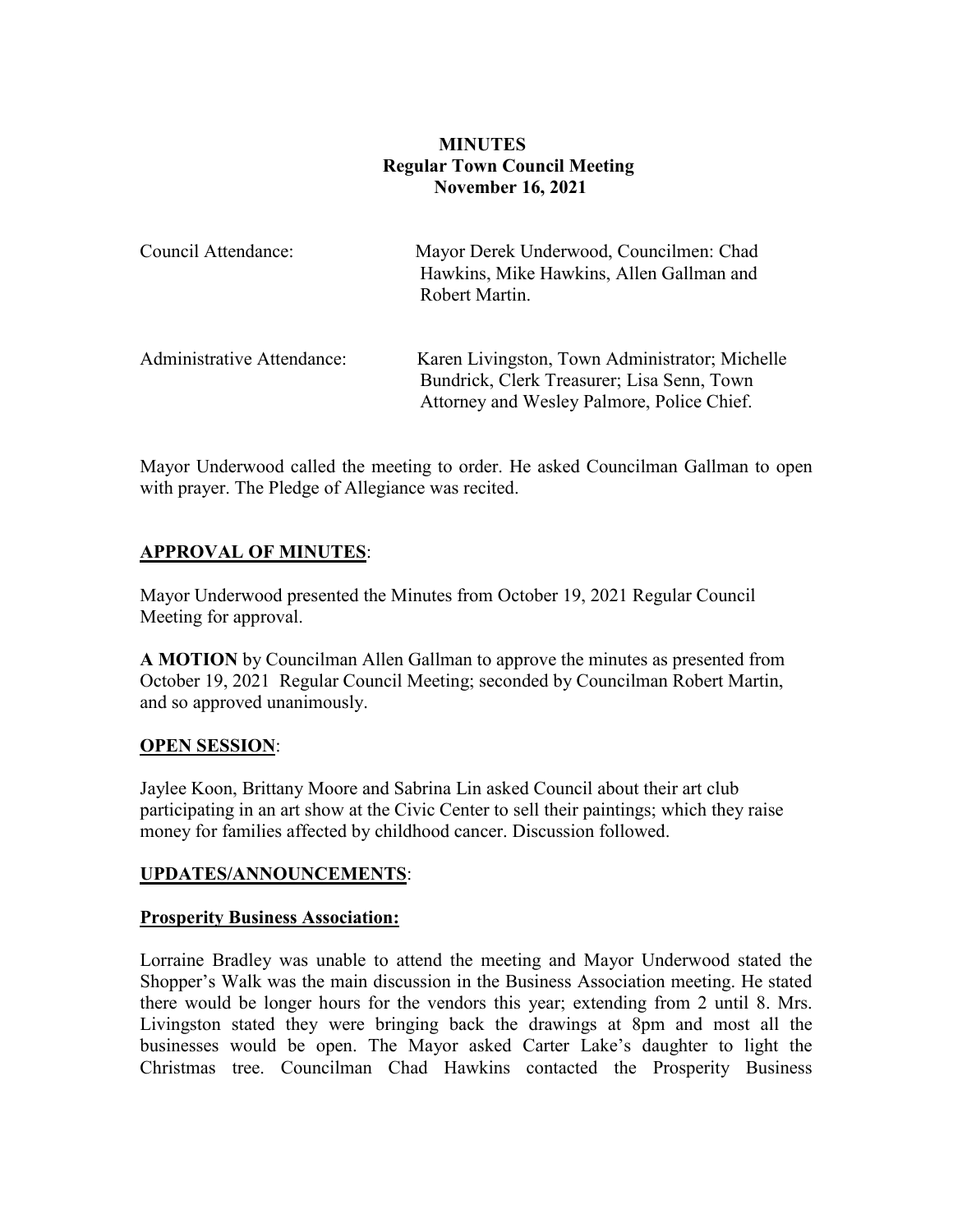Town of Prosperity Council Meeting November 16, 2021

Association and let them know we have a local Cub Scout group that will be putting out the luminaries.

### **Vision 2020 Committee**:

Mr. Glenn Hamm stated the committee would like to donate the picnic table at the Langford Park.

### **CTC Committee**:

Mr. Glenn Hamm stated the CTC had a great meeting this afternoon and they don't have a set timeline for paving. He stated they are overwhelmed with work and it would be sometime in 2022. He stated they received stimulus money and are wanting to fund some projects for the small towns in the County. He stated they have secured funding the Town Center road and would like to include the repair and replacement of the sidewalks in with this project since they are not in the best condition. Discussion followed.

### **Depot Paving Update**:

Mrs. Livingston stated they are paving Friday morning and we will not be able to drive on over the weekend.

### **Parking and Fencing at Substation Update**:

Mrs. Livingston stated we have received a scope of work from a local Contractor and will need to turn into a bid sheet and will have to have an engineer drawing to post.

#### **NEW BUSINESS:**

#### **Smoke-Free Palmetto Certification Award Presentation:**

DHEC presented The Town of Prosperity with the Smoke-Free Palmetto Certification Award.

**1st Reading of Ordinance 2021-1116-An Ordinance Amending the Zoning Ordinance of The Town of Prosperity Adopted April 10, 1999, So As to Amend the Zoning Map Acting on a request to Amend the Official Zoning Map Established, Codified in Chapter 153 of The Town of Prosperity Code of Ordinances, So As to Rezone a Real Estate Parcel Totaling Nine and Ninety-Two Hundredths (9.92) Acres Designated as TMS Parcel No. 462-1-2-36 From R-7 General Residential to Neighborhood Commercial:**

Mr. Glenn Hamm shared a presentation of the history of Hamm Hardware in The Town of Prosperity and explained to Council their ideas on building on the property they are requesting the rezoning on Hwy 76. Discussion followed.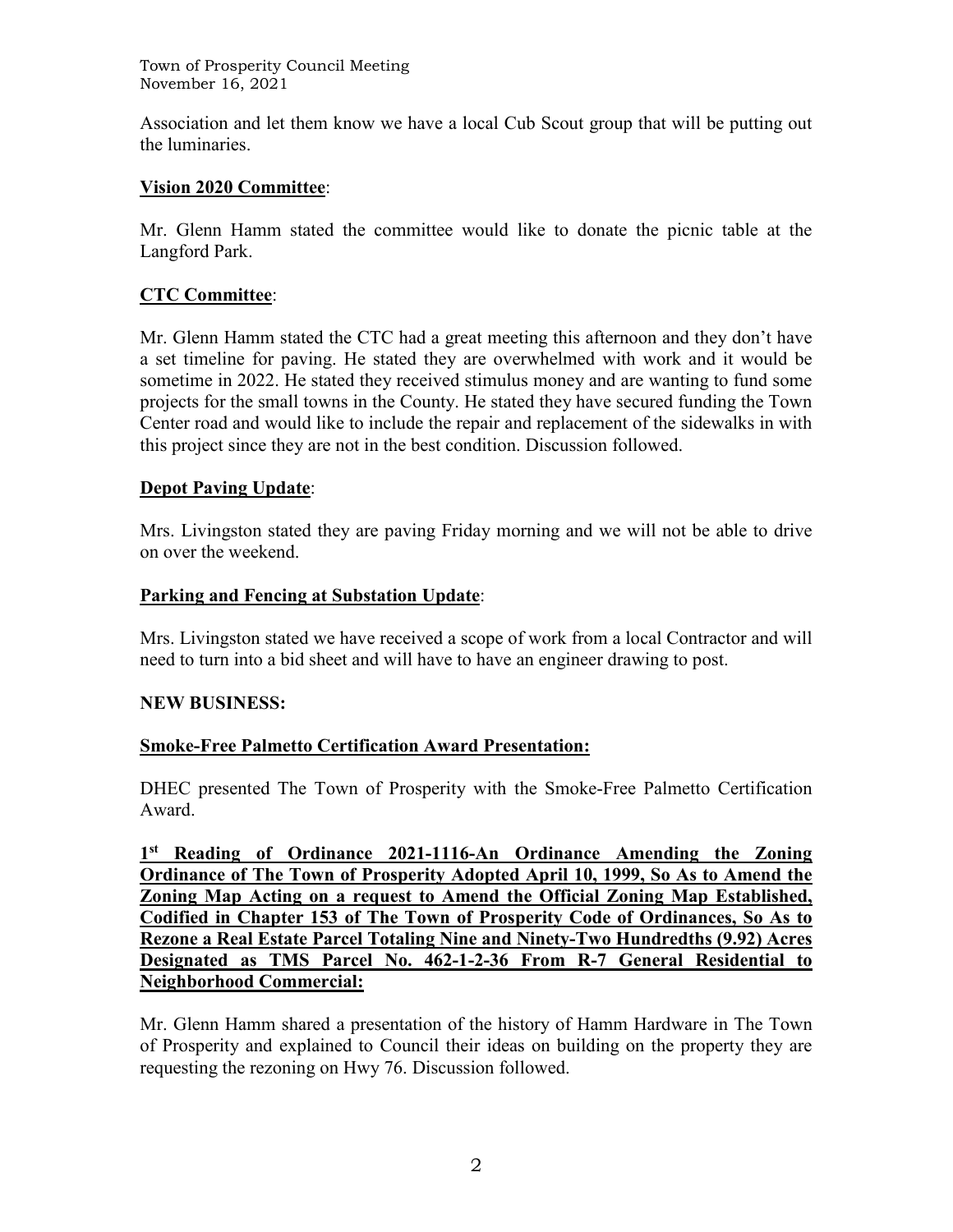Town of Prosperity Council Meeting November 16, 2021

**A MOTION** by Councilman Mike Hawkins to accept the first reading of Ordinance 2021-1116-An Ordinance Amending the Zoning Ordinance of The Town of Prosperity Adopted April 10, 1999, So As to Amend the Zoning Map Acting on a request to Amend the Official Zoning Map Established, Codified in Chapter 153 of The Town of Prosperity Code of Ordinances, So As to Rezone a Real Estate Parcel Totaling Nine and Ninety-Two Hundredths (9.92) Acres Designated as TMS Parcel No. 462-1-2-36 From R-7 General Residential to Neighborhood Commercial; seconded by Councilman Allen Gallman and so approved unanimously.

**1st Reading of Ordinance 2021-1117-An Ordinance Amending the Zoning Ordinance of The Town of Prosperity Adopted April 10, 1999, So As to Amend the Zoning Map Acting on a request to Amend the Official Zoning Map Established, Codified in Chapter 153 of The Town of Prosperity Code of Ordinances, So As to Rezone Two Real Estate Parcels Totaling Three and Seventy-Two Hundredths(3.72) Acres Designated As TMS Parcel No. 462-1-2-6 & 462-1-2-7 From R-10 Single Family Residential To Neighborhood Commercial:**

**A MOTION** by Councilman Mike Hawkins to accept the first reading of Ordinance 2021-1117-An Ordinance Amending the Zoning Ordinance of The Town of Prosperity Adopted April 10, 1999, So As to Amend the Zoning Map Acting on a request to Amend the Official Zoning Map Established, Codified in Chapter 153 of The Town of Prosperity Code of Ordinances, So As to Rezone Two Real Estate Parcels Totaling Three and Seventy-Two Hundredths (3.72) Acres Designated As TMS Parcel No. 462-1-2-6 & 462- 1-2-7 From R-10 Single Family Residential To Neighborhood Commercial; seconded by Councilman Allen Gallman, and so approved unanimously.

Mayor Underwood and Council asked if the second reading needed to be a Special Called meeting but it was decided to have at the regular December meeting.

# **Approval for Blessing Box and Little Library Box to be placed behind Town Hall**:

**A MOTION** by Councilman Chad Hawkins to approve the Blessing Box and Little Library Box to be placed behind Town Hall; seconded by Councilman Allen Gallman, and so approved unanimously.

# **REPORT OF COMMITTEES**:

**Electrical, Public Works and Sanitation**: Councilman Robert Martin stated Stanley and Wil are out sick right now. He stated we needed to get the scope of work defined to bid out the parking lot at the substation. He stated Brown and Shiloh Street water leak has been fixed. He stated the Town clock is now working. He stated Eureka and Armfield Street water leak has been repaired. He stated we are working toward Mr. West being over Electric and Will being over the Water when he gets his Water Operator License.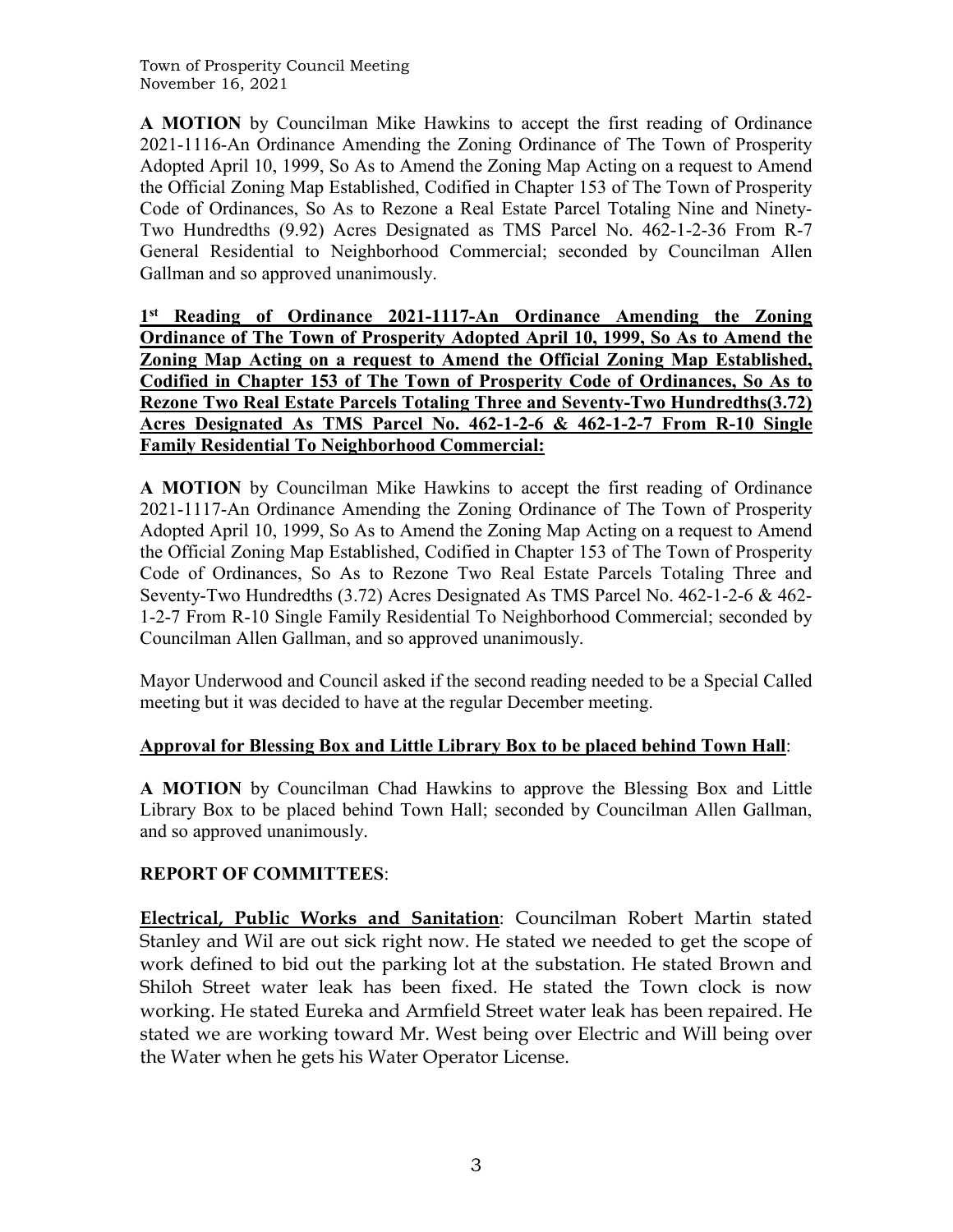**Public Safety and Streets:** Councilman Chad Hawkins stated he had received a text from Robert Dennis about purchasing some AEDS for the Fire Department. He stated he would like to see the sidewalk extended on Church Street to Froglevel Commons. Councilman Mike Hawkins asked if we could revisit the fire alarm. Discussion followed. Mr. Glenn Hamm suggested looking at the Ordinance to repeal or maybe just need to reword. Mayor Underwood stated we need to reach out to City of Newberry and see what they did to remove.

**Economic Development, Buildings & Properties**: Councilman Mike Hawkins stated there has been more progress on the pink building on Main Street and they have installed a new roof on the event building in town. He stated with all the property off of Eureka and Church for sale we do not want to be hit with impact fees like we did before.

**Parks, Recreation & Events**: Councilman Gallman thanked the parents and everyone for their support with soccer and he enjoyed coaching his grandson's team. He stated the Council and Police need keys to the lights at the ballfields. He stated the Christmas Parade would be on December 5, 2021.

**Police Department:** Chief Palmore reported the cases for the month. He stated Corporal Selestino is returning back to work. He stated they assisted with the mobile food pantry and Spooktacular. He stated he was invited to the Veteran's Day Parade; invited to be a part of the roll call and speak at Mid-Carolina Middle School for their Veteran's Day program. He stated we are getting prepared for the Shopper's Walk, tree lighting and the Christmas Parade. He stated the speed signs are ordered but no delivery date. He stated the Police Chief Association donated two bullet proof vests to the department. He stated November and December we have been working on legal updates. Councilman Mike Hawkins stated the speeding on McNeary and South Main is still not acceptable.

**Utility Department**: Councilman Martin stated the work orders report looks good.

**Town Attorney**: Mrs. Senn had nothing to report.

**Town Administrator:** Mrs. Livingston stated she would like to schedule a meeting with Council for the CPST projects because our letter of intent to submit is due on November  $30<sup>th</sup>$ . Discussion followed. Council decided next Tuesday November  $23<sup>rd</sup>$  to go over all pending projects and discuss CPST projects.

# **OLD BUSINESS:**

# **2nd Reading of Ordinance 2021-1019- To Adopt The Model Business License Ordinance In Accordance With The Business License Standardization Act (2020 Act No. 176:**

**A MOTION** by Councilman Chad Hawkins to accept the second reading of Ordinance 2021-1019- To Adopt The Model Business License Ordinance In Accordance With The